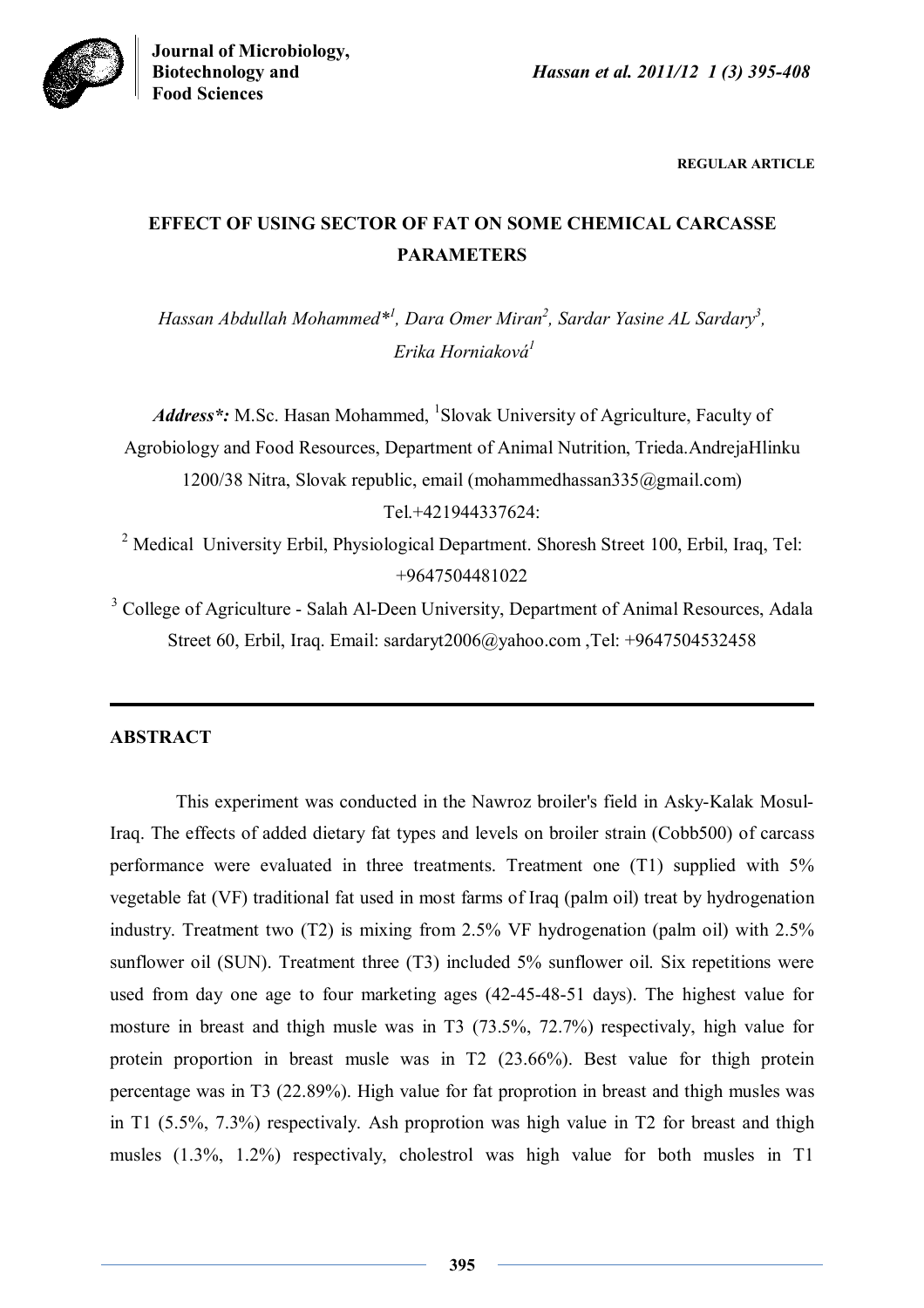$(59.1 \text{mg}.100 \text{g}^{-1}$ ,  $71.1 \text{mg}.100 \text{g}^{-1})$ . Treatments and marketing ages were highly differences significant (P<0.01).

**Key words:** broiler carcass**,** nutrition, vegetable fat, sunflower oil

#### **INTRODUCTION**

Over the past 20 years, many studies and clinical investigations have been carried out on the metabolism of polyunsaturated fatty acids (PUFA) in general and on n-3 fatty acids in particular. Today we know that n-3 fatty acids are essential for normal growth and development and may play an important role in the prevention and treatment of coronary artery disease, hypertension, diabetes, arthritis, and other inflammatory autoimmune disorders and cancer (**Simopoulos** *et al.,* **1986; Simopoulos A. P., 1989; Simopoulos A. P.***,* **1991; Galli** *et al.,* **1994a,b; Salem** *et al.,* **1996**). Research has been done with animal models, in tissue cultures, and on humans. The original observational studies have given way to controlled clinical trials. Great progress in our knowledge on the physiologic and molecular mechanisms of the various fatty acids in growth and development and in health and disease. Specifically, their beneficial effects have been shown in the prevention and management of coronary heart disease (**Burr** *et al.,* **1989; de Lorgeril** *et al.,* **1994, 1996, 1999),** Cases of high blood pressure (**hypertension) (Appel** *et al.,* **1993, 1994; Morris** *et al.,* **1993**), type 2 diabetes (**Connor** *et al.,* **1993; Raheja** *et al.,* **1993**), renal disease (**De Caterina** *et al.,* **1993**; **Donadio,** *et al.,* **1994**), rheumatoid arthritis (**Kremer, 1996**), ulcerative colitis (**Stenson** *et al.,* **1992), Crohn's disease (Belluzzi** *et al.,* **1996**), and chronic obstructive pulmonary disease (**Shahar** *et al.,* **1994**). Poultry feeding is one of the most important aspects of poultry production. Therefore, for profitable poultry rearing, provision of economical and balanced feed is must. Among the constituents of poultry feed, fats supply a concentrated form of energy (2.25 times more energy than carbohydrates and proteins). However, their inclusion as true fat or oil in the rations is limited because of the high risk of rancidity of prolonged exposure to air, heat, sunlight and poor storage conditions (**Linfield** *et al.,* **1985; Ali** *et al.,*  **2000**).

The goal of this study to find the effect of utilization sectors of fats in diet of broiler (Cobb500) on chemical of main carcass parts which reflect on human consumer's health.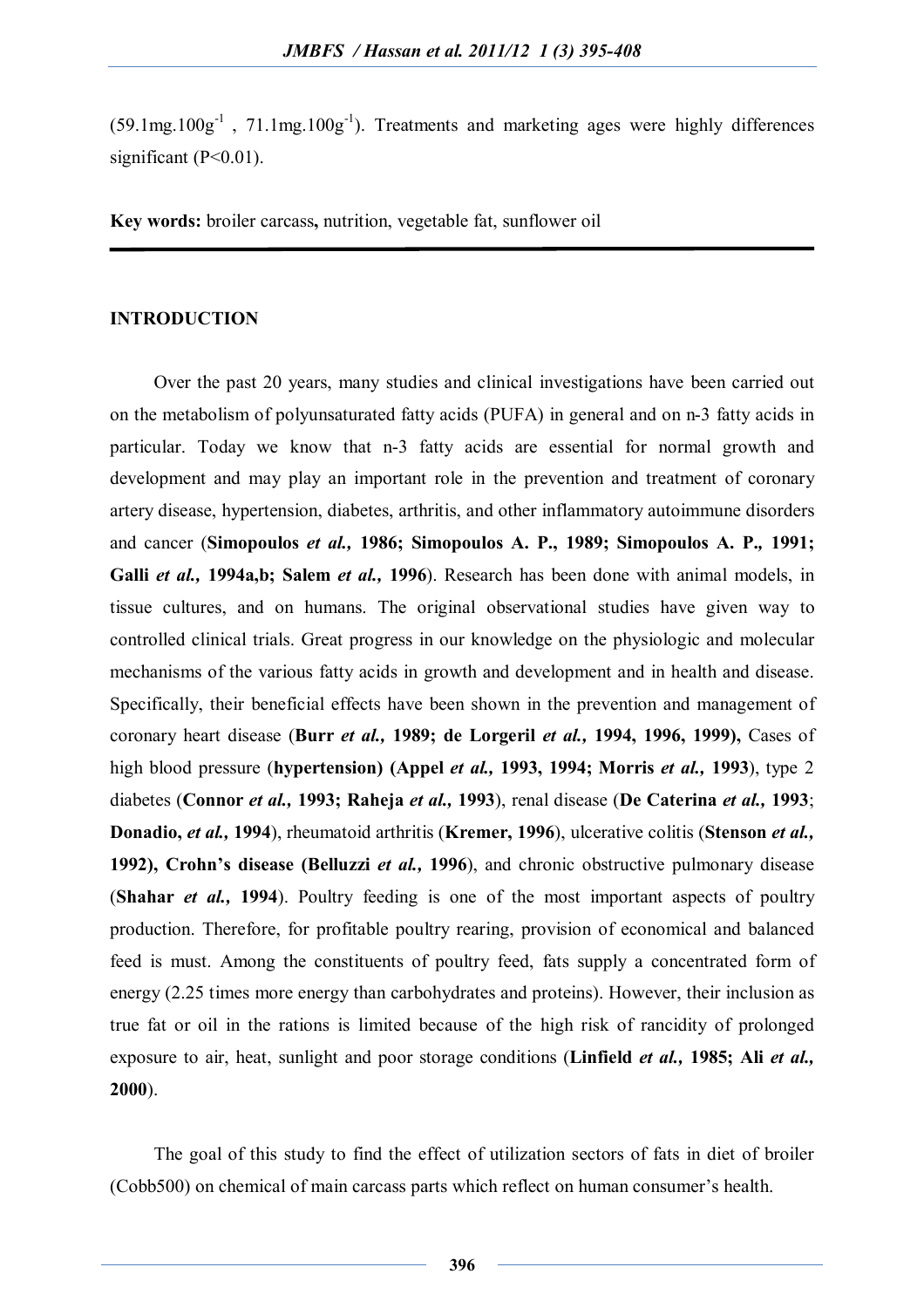#### **MATERIAL AND METHODS**

The experiment was realized at the Erbil city /Iraq in Nawroz broiler's field. The animals were 360 Broiler of strain type (Cobb-500) from one day age to four marketing ages (42, 45, 48 and 51) days in cages, in order to be able to control feed intake and weight gain. Each cage contained 20 birds and each experimental group in cooperated 6 cages (6 replicates), so that 120 birds were allotted to each treatment. The cages were 100 cm in length, 50 cm high and 55 cm deep. The group of birds fed the diet supplemented with vegetable fat was considered to be the control group, which was compared against the others.

#### **The Feed Formulation and Feeding Periods**

Three different types of diets (Table 1) which were similar according to crude protein (isonitrogenic) and at the same energy (isocaloric) were supplied, also balanced for vitamins and minerals. The feed stuff was prepared in the local feed factory.

|                      |                | <b>Starter</b>                |           | <b>Finisher</b>            |           |           |  |
|----------------------|----------------|-------------------------------|-----------|----------------------------|-----------|-----------|--|
| <b>Treatments</b>    |                | $(1-28 \text{ days age})$     |           | $(29-42 \text{ days age})$ |           |           |  |
| <b>Ingredients %</b> | T <sub>1</sub> | T2                            | <b>T3</b> | <b>T1</b>                  | <b>T2</b> | <b>T3</b> |  |
| Wheat                | 52.43          | 52.43                         | 52.43     | 64.82                      | 64.82     | 64.82     |  |
| Soya bean meal       | 38.60          | 38.60                         | 38.60     | 25.46                      | 25.46     | 25.46     |  |
| Palm oil hydrogenise | 5              | 2.5                           |           | 5                          | 2.5       |           |  |
| Sunflower oil        |                | 2.5                           | 5         |                            | 2.5       | 5         |  |
| Ground lime stone    | 0.80           | 0.80                          | 0.80      | 0.910                      | 0.910     | 0.910     |  |
| DiCali-pho           | 0.40           | 0.40                          | 0.40      | 0.33                       | 0.33      | 0.33      |  |
| Sodium bicarbonate   | 0.17           | 0.17                          | 0.17      | 0.17                       | 0.17      | 0.17      |  |
| Lysine               | 0.013          | 0.013                         | 0.013     | 0.013                      | 0.013     | 0.013     |  |
| Methionine           | 0.005          | 0.005                         | 0.005     | 0.005                      | 0.005     | 0.005     |  |
| Methionine+Cystine   | 0.009          | 0.009                         | 0.009     | 0.009                      | 0.009     | 0.009     |  |
| Premix* $2.5%$       |                |                               | 1         |                            |           | 1         |  |
|                      |                | Analysed composition (g.kg)** |           |                            |           |           |  |
| Crud protein $(C.P)$ | 230.0          | 230.0                         | 230.0     | 190.01                     | 190.01    | 190.01    |  |
| Fiber                | 30.18          | 30.18                         | 30.18     | 28.19                      | 28.19     | 28.19     |  |
| Crud fat             | 40.23          | 40.23                         | 40.23     | 30.70                      | 30.70     | 30.70     |  |
| Ca                   | 10             | 10                            | 10        | 10                         | 10        | 10        |  |
| $\mathbf{P}$         | 4.5            | 4.5                           | 4.5       | 4.2                        | 4.2       | 4.2       |  |
| Linolicacid          | 30.26          | 30.26                         | 30.26     | 30.23                      | 30.23     | 30.23     |  |
| MEN (MJ.kg)          | 12.31          | 12.34                         | 12.34     | 12.76                      | 12.76     | 12.74     |  |

**Table 1** Nutrient Composition of the Experiments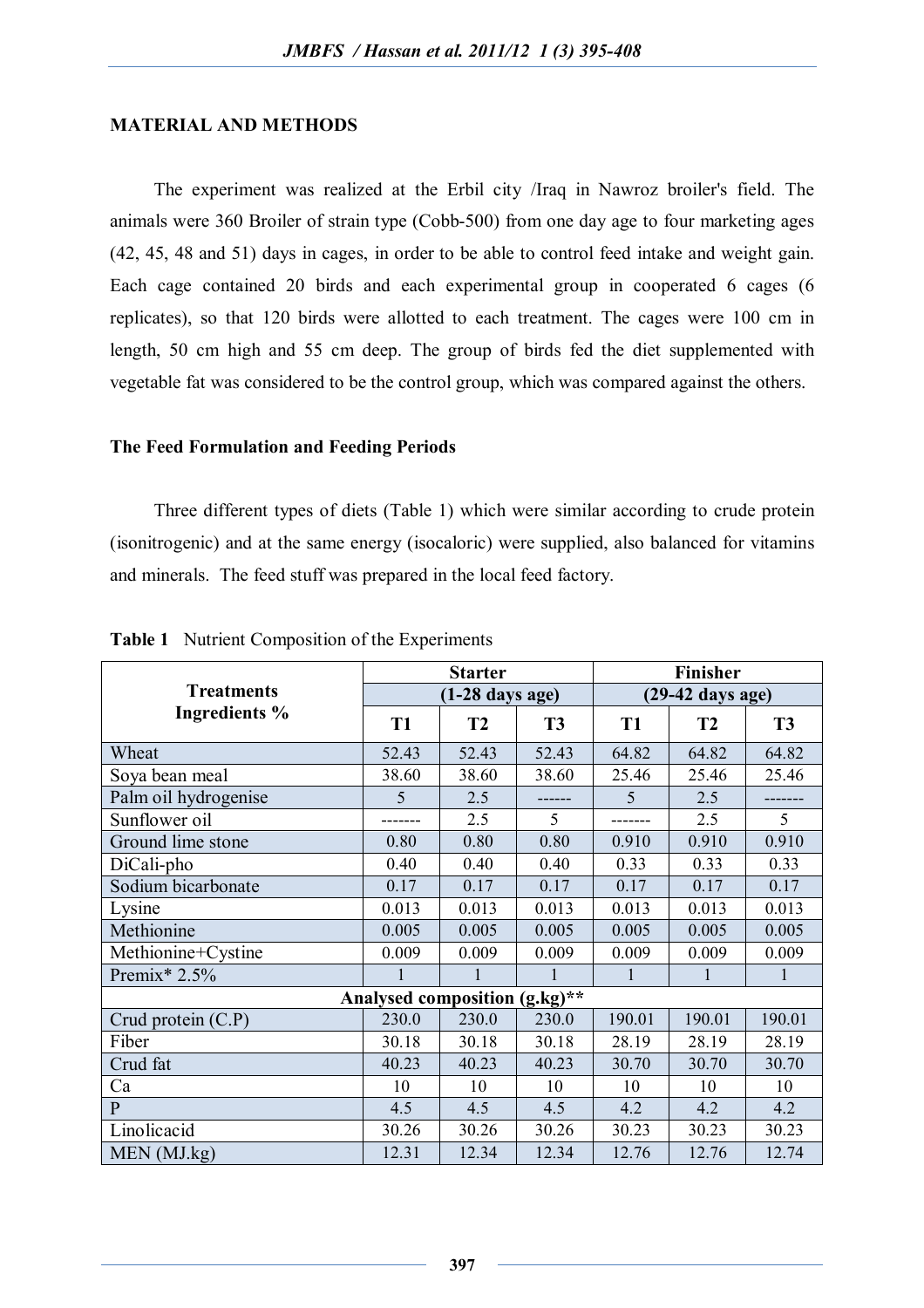\*active substances per kilogram of premixVitamin and Mineral Premix at 2.50% of the diet supplies the following per kg of the diet : Vit A 1000 IU ;Vit D3 3000 IU;Vit E 20 mg; VitK3 3mg ;Vit B12 mg ;Vit B2 6mg;Vit B 65mg ; Vit B 12 20 mg ; Niacin 66 mg ; Pantothenic acid 10 mg ;Folic acid 1 mg ;Biotin 0.5mg ; Cholin Chlorid ,500mg ; Mn ,100mg;Cu,8 mg ; Fe,100 Zn, 75 mg ;Co,10 mg and Se ,10mg .\*\*According to NRC, 1994.

#### **Estimation of Iodine Number and Rancidity**

For the purpose ascertaining the content of fat and oil users in the experiment, two types of fatty acids saturated and unsaturated consider adjectives on ioden numbers and rancdity together **(Plummer, 1971).**

#### **Biochemical Parameters for Meat**

The chemical analysis of meat samples taken from the breast and thigh parts at four ages and by different marketing models for each sample of each treatment in every ages, The marketing unit that includes all the analysis used, was as following steps:-

# **Estimation of Moisture and Ash**

Dry matter (DM) by the thermal method  $(105^{\circ}C)$  acc. To **AL-Aswade (2000**) method. Total Ash was determined by application of **ISO 5984 (2002)** standard method

#### **Crud Protein**

We used scientific method **AOAC, 1990** for estimation of with the macro-Kjeldahl method according to application of **AL-Aswade (2000)** to find the quarterly ratios of total nitrogen in samples of meat.

# **Estimation of Crud Fat**

Crude fat (CF) by the Soxhlet method. To **AL-Aswade (2000)** method, then transferred quantitatively "to the test tubes and Jugs of 25 ml capacity for easy transfer to a laboratory examination of cholesterol. Enzymatic colorimetric method using for estimation of total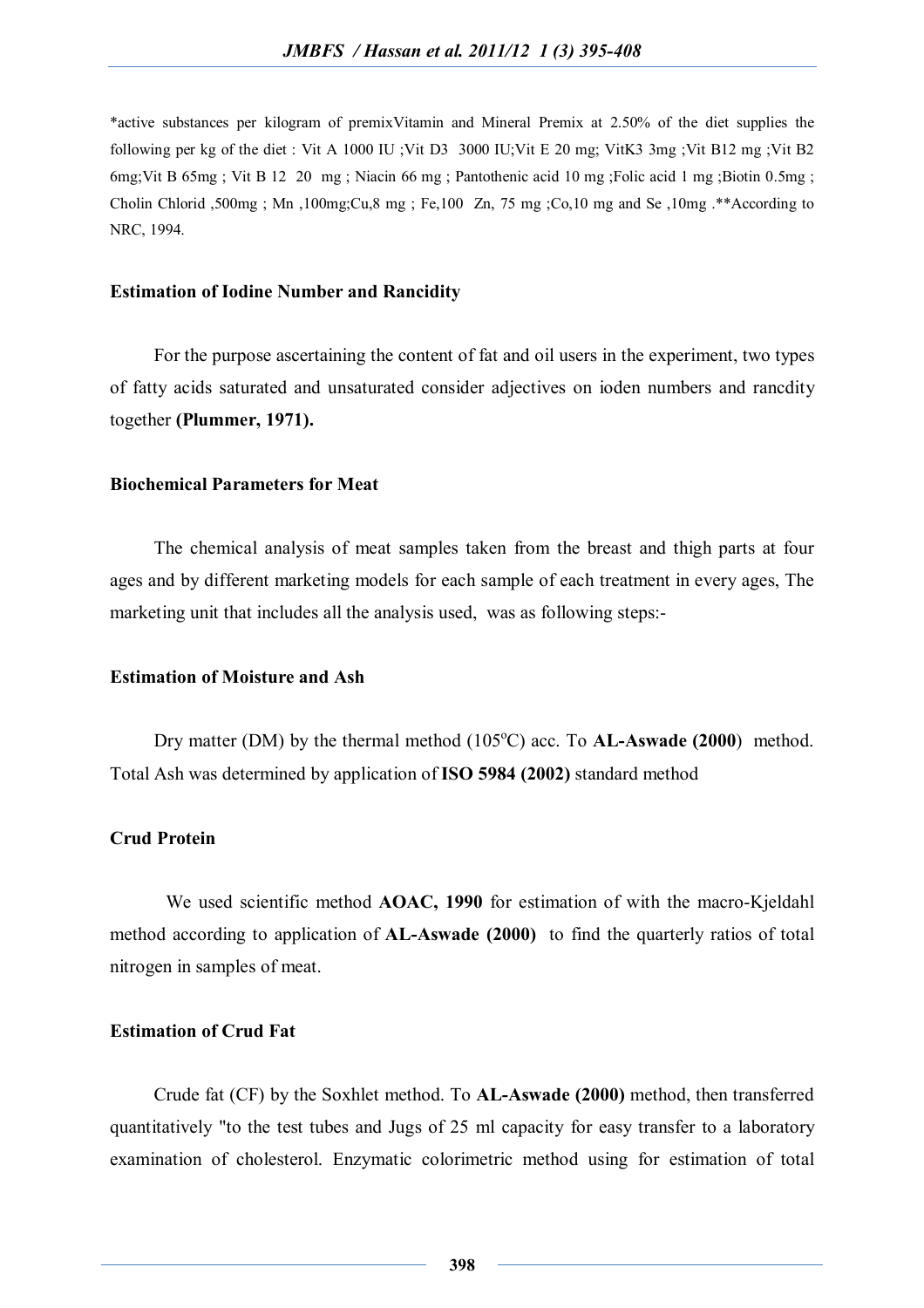cholesterol was achieved by using gas Liquid Chromatography (GLC) method (SYRBO) Company for determination cholesterol, spectrophotometer device on 500nm (nm= nanometer(s)  $(1 \text{ nm} = 10^{-9} \text{ m})$ .

# **Statistical Analysis**:

Data were analyzed with the help of General Linear Model procedure (GLM) of in **SAS-1996** software. The following model was used.

 $Y$  ij= $\mu$ +Ti+eij, Where  $\mu$  = overall means. T =effect of treatment.  $E_i$  = Random error. Data were analyzed on three stages: 1- between experimental diets (3 treatments). 2- between fat levels (3 treatments). 3-between interaction fat level and four ages (3 treatments).

# **RESULTS AND DISCUSSION**

# **Chemical Composition for the main Carcass parts (Breast and Thigh)**

The quality of the meat generally measured by their chemical composition in terms of containment of the moisture, protein, fat and mineral elements (**AL-Aswad, 2000**). Which this adds to the poultry meat is a concession in palatability and ease of digestion. In order to identify these qualities we have studied the chemical composition of breast and thigh for being the main parts in the sacrifice of chickens and more willingness by the consumer.

# **Breast Moisture**

The results of laboratory analysis and statistical as shown in table 2. The presence of highly significant differences (P<0.01) between T1 compared to T3 and T2 there were insignificant differences between both. Probably this attribute due to the increase of the proportion of saturated fat in T1 versus T2 and T3. On other hand there were an inverse relationship between the proportion of fat and moisture, protein which depending on the type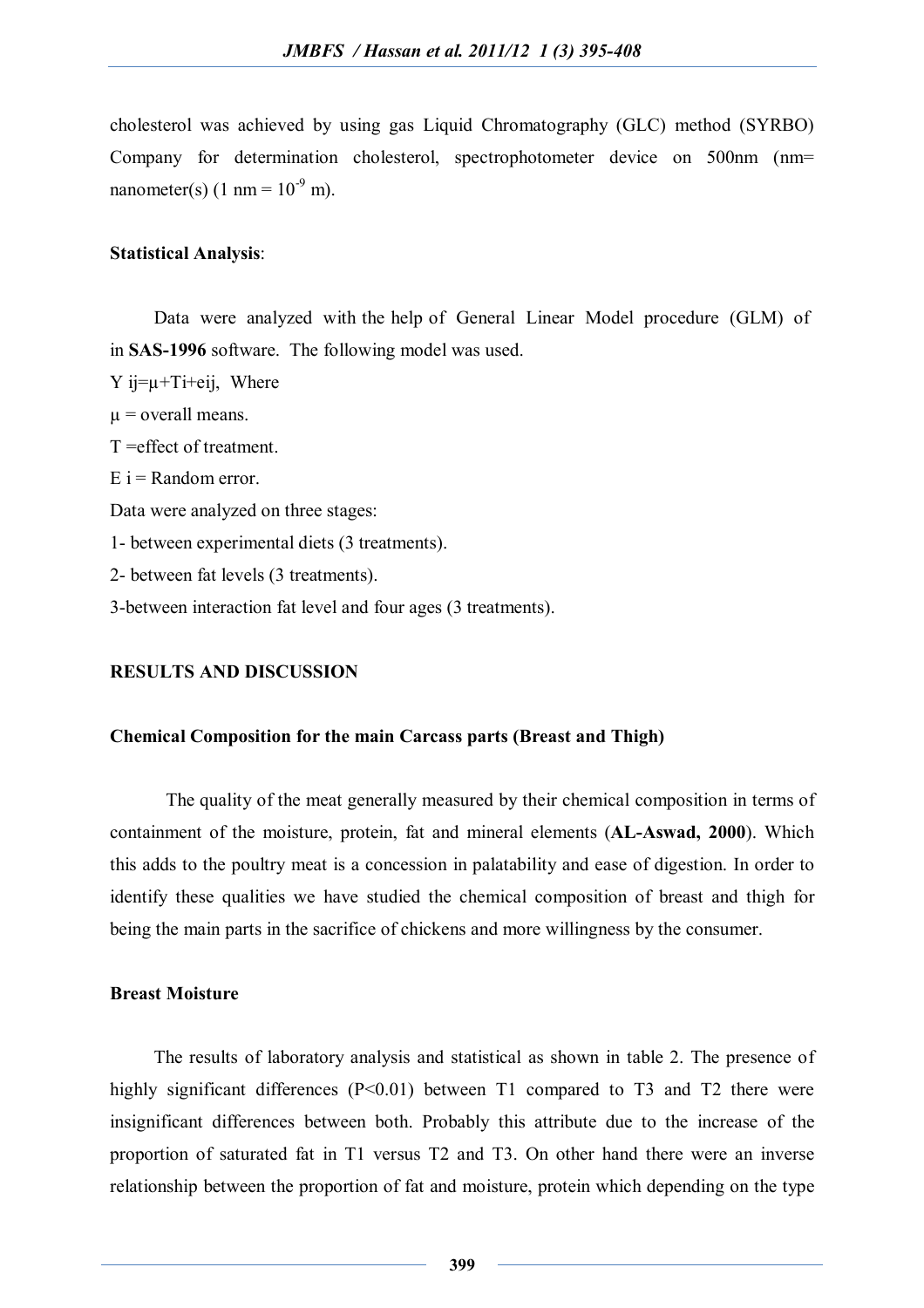of fat used in the fodder. (**Naji and Al-Fayade,1989**), foundes there were highly significant differences  $(P<0.01)$  for the periods of marketing age  $(42, 45, 45)$  and  $51$ days) while we did not find these differences in periods 45, 48 days and 48, 51days. It must be mentioned that at age of 51 days inT3 had a superior moisture level marks amount 72.77%, while T1 70.1% and T2 72.2 %. This makes the increase in the tendrness proportion that make the recipe palatability high for the T3 and less so for the T2 and the least for the T1.

# **Breast Protein**

Table 2 illustrat compatible with the relationship between fat and moisture, protein, where there were differences significant  $(P \le 0.01)$  between the T3 and T1. The most saturated fats did not appear btween T2 and T3, with regard to the periods of the ages of marketing there were insignificant differences  $(P>0.01)$ . It should be noted that the highest protein percentage in T2 was 24.2% at the 45 days age and for the same period for T3 was 23.6%, while T1 at 42 days age amounted to 22.8%.

#### **Breast Fat**

Consideration to the different nature of the chemical composition of fat sources used in the diets of three birds, treatments reflected were present the chemical composition of the bird's bodies. Table (2) shows the results of laboratory and statistical analysis existence of significants diffrences ( $P \le 0.01$ ) three times the percentage of the fat between the third treatment and each of he first and second treatments , comparing the percentage of fat in the pectoral muscle for the sacrifices of different ages, where the steady increase in old age as well as differences significant between all periods marketing ages were present.

These results agree with the results (**Popescue and Criste, 2003**) and **Mossab** *et al.* **(2000**). They found a gradual increase in this ratio with marketing age, and this was interpreted as a bone halt growth and the resulting increase of weight is due to the accumulation of fat between the muscles and internal organs and dependent on the fat's type which was used in the fodder . **Manilla** *et al.* (**1999**) explained that there are positive correlations between chemical composition of each fat's or oil's forage with carcasses fats content.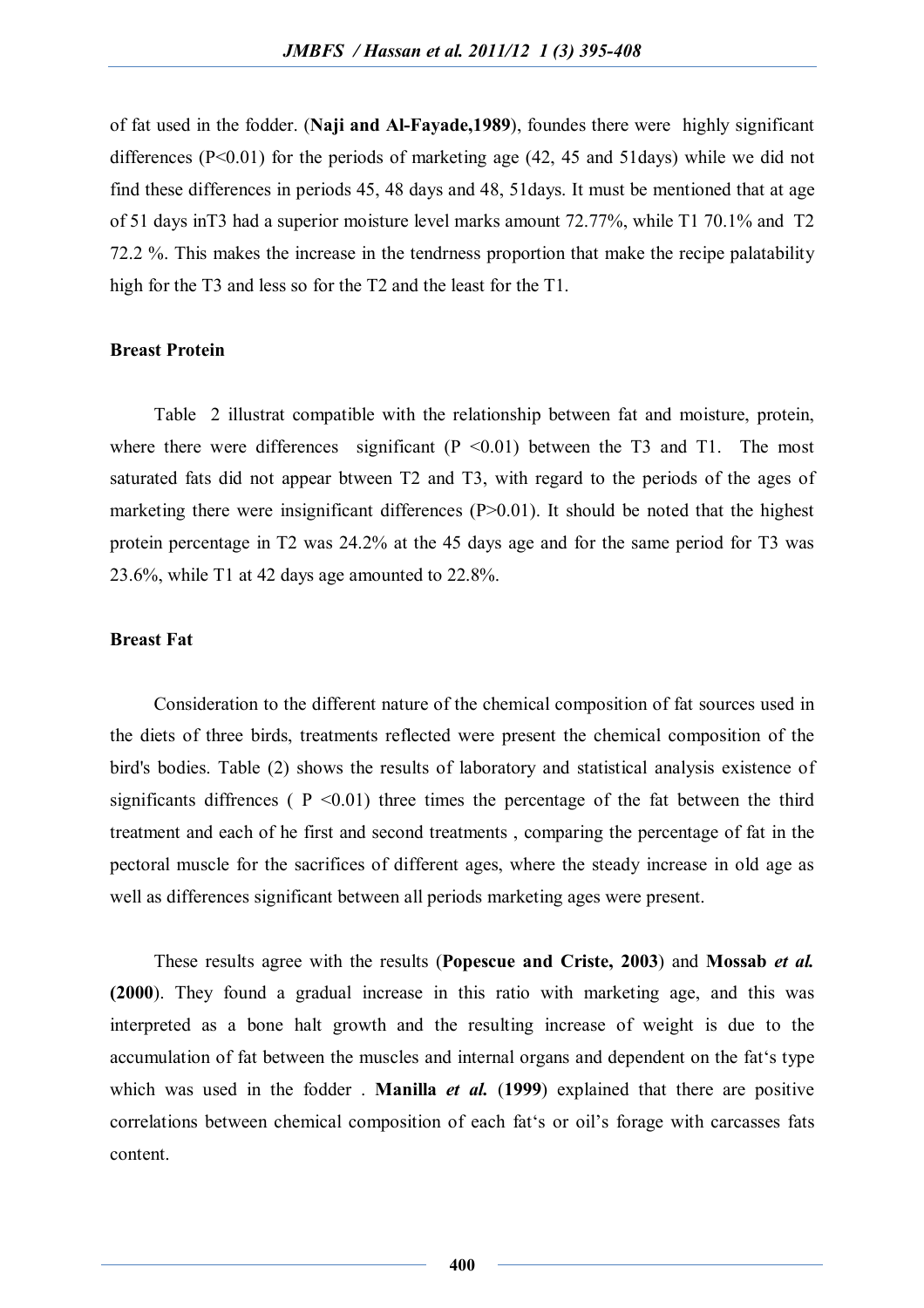# **Breast Ash**

Ash is an indicator containing the fabric deducted from the muscular site of mineral elements. Table2 indicates a high difference significant (P<0.01) for the first treatment versus third and second treatments also, between periods of ages (42, 51 days) . We did not find differences significant with (45, 48 and 51 days) , however we found them between (42, 45, and 48 days). This is due to the different composition of muscle in terms of protein and fat.

#### **Breast Cholesterol Content**

From numerous derived studies that the recipe for the chicken being one of white meat with low cholesterol compared to the red meat, studies have pointed to that in general they were 60 mg.100g-1 percentag. (**Naji and Al- Fayade, 1989**). According to the installation fat diets used in the study that reflected the proportion of fat in the meat which in turn is reflected on the amount of cholesterol in the site is taken from. Results which highlight the existence of significant diffrences  $(P<0.01)$  between the first treatment, due to the fact that high proportions of saturated fat were obsorved while the third treatment unsaturated fats.We did not find these differences between first and second treatments because both contained saturated fats. Table2 illustrated the existence diffrences in diffrente periods. These results were in agreement with which obtained by (**Osman** *et al.,* **1999**). The existence of significant differences at the level  $(P<0.01)$  in the rate of cholesterol in the types of fats and oils which including sunflower oil and results of (**Horbanczuk** *et al.,* **1999**) correrspond to proportion of cholesterol in the pectoral muscle in poultry amount 49 mg.  $100g^{-1}$  of diets with unsaturated fats, this ratio increased in birds fed on saturated fats to 70-65 mg.  $100g^{-1}$  of pectoral muscle.

**Table 2** Means±S.E for effecting treatments and marketing ages with interaction between percent some breast chemical parameters.

| <b>Treatments</b>                      | <b>Attributes</b>  |                    |                   |                  |                                     |  |  |  |  |
|----------------------------------------|--------------------|--------------------|-------------------|------------------|-------------------------------------|--|--|--|--|
|                                        | % Moisture         | %Protein           | $%$ Fat           | Ash              | <b>Cholestrol</b><br>$mg.100g^{-1}$ |  |  |  |  |
| $T1 \quad 5\% \text{ V.F}$             | $71.73 \pm 0.27$ h | $21.67 \pm 0.25b$  | $5.46 \pm 0.47a$  | $1.12 \pm 0.01$  | $59.13 \pm 1.32b$                   |  |  |  |  |
| $T2 \quad 2.5\%$ V.F<br>$+2.5\%$ S.F.O | $73.24 \pm 0.26a$  | $23.66 \pm 0.22a$  | $1.79 \pm 0.18$ b | $1.26 \pm 0.02a$ | $58.82 \pm 0.78b$                   |  |  |  |  |
| T3 5% S.F.O                            | $73.50 \pm 0.30a$  | $23.335 \pm 0.20a$ | $1.91 \pm 0.19b$  | $1.25 \pm 0.02a$ | $38.04 \pm 0.87a$                   |  |  |  |  |
| LSD for<br>Treatment                   | 0.740              | 0.770              | 0.680             | 0.060            | 1.660                               |  |  |  |  |
| Age $1(42 \text{ Days})$               | $74.11 \pm 0.28a$  | $22.10 \pm 0.22$   | $1.63 \pm 0.24a$  | $1.26 \pm 0.02$  | $45.13 \pm 2.39$                    |  |  |  |  |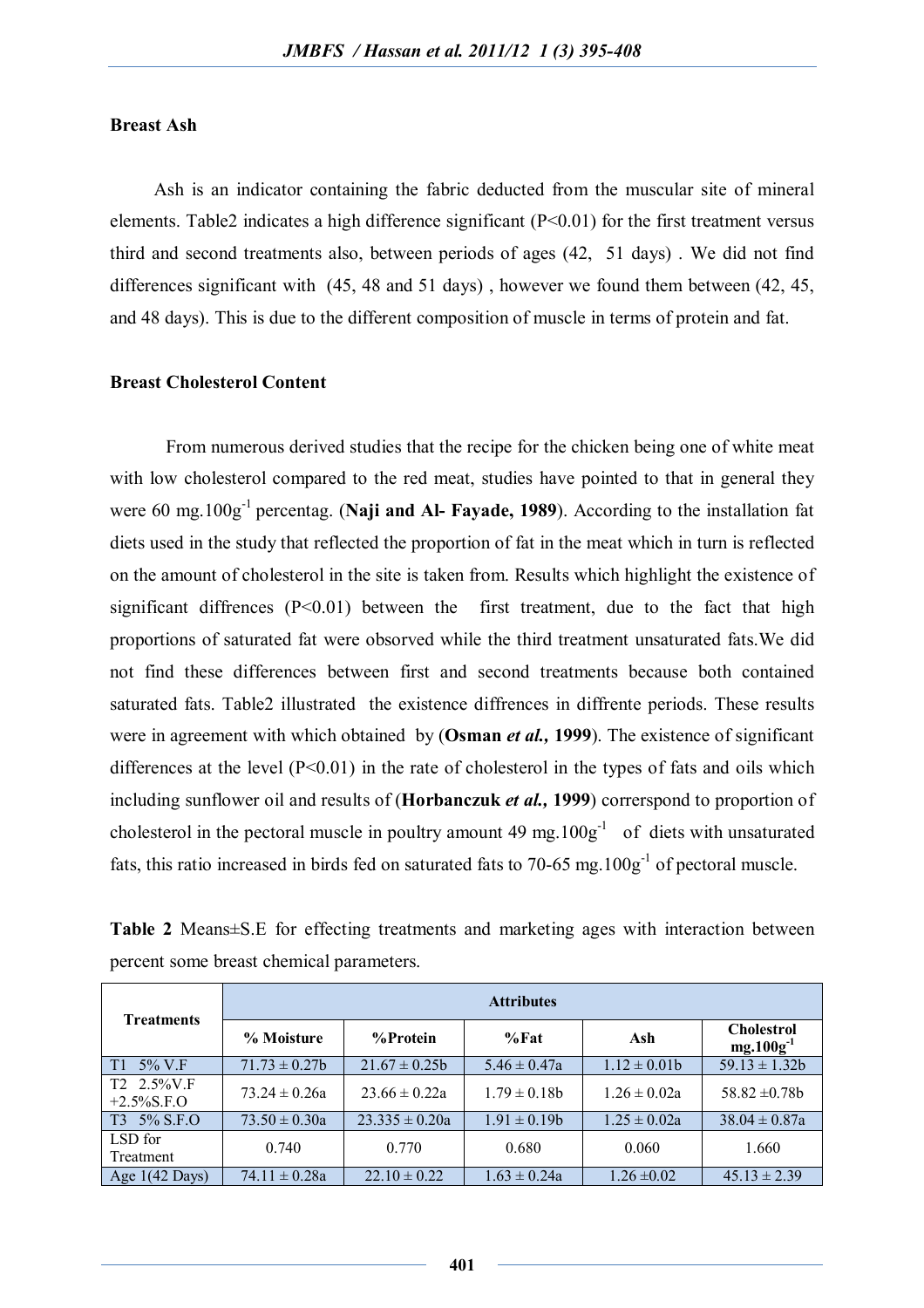| Age $2(45 \text{ Days})$                         | $73.15 \pm 0.23b$ | $23.15 \pm 0.32$ | $2.50 \pm 0.43$  | $1.18 \pm 0.02b$   | $49.94 \pm 2.31$  |  |  |  |  |
|--------------------------------------------------|-------------------|------------------|------------------|--------------------|-------------------|--|--|--|--|
| Age 3(48 Days)                                   | 72.38±0.29bc      | $22.86 \pm 0.30$ | $3.55 \pm 0.47c$ | $1.19 \pm 0.02$    | $53.33 \pm 2.57$  |  |  |  |  |
| Age $4(51 \text{ Days})$                         | $71.65 \pm 0.35c$ | $22.55 \pm 0.45$ | $4.55 \pm 0.68d$ | $1.21 \pm 0.02$ ab | $57.28 \pm 2.63d$ |  |  |  |  |
| for Marketing<br>ages LSD                        | 0.850             | 0.890            | 0.780            | 0.070              | 1.920             |  |  |  |  |
| Collection to characterize the effecting factors |                   |                  |                  |                    |                   |  |  |  |  |
| $T1*AGE1$                                        | 73.07±0.246       | $22.80 \pm 0.24$ | $2.97 \pm 0.24$  | $1.14 \pm 0.02$    | $52.20 \pm 1.06$  |  |  |  |  |
| $T1*AGE2$                                        | $72.51 \pm 0.234$ | $21.62 \pm 0.27$ | $4.76 \pm 0.47$  | $1.10 \pm 0.01$    | $55.50 \pm 1.15$  |  |  |  |  |
| T <sub>1</sub> *AGE3                             | 71.24±0.302       | $21.80 \pm 0.58$ | $5.83 \pm 0.69$  | $1.12 \pm 0.03$    | $60.83 \pm 1.70$  |  |  |  |  |
| T1*AGE 4                                         | $70.11 \pm 0.320$ | $20.44 \pm 0.31$ | $8.28 \pm 0.63$  | $1.14 \pm 0.01$    | $66.83 \pm 1.62$  |  |  |  |  |
| $T2*AGE1$                                        | 74.43±0.391       | $23.13 \pm 0.38$ | $1.08 \pm 0.01$  | $1.34 \pm 0.20$    | $53.75 \pm 1.22$  |  |  |  |  |
| T <sub>2</sub> AGE <sub>2</sub>                  | 73.42±0.389       | $24.22 \pm 0.39$ | $1.12 \pm 0.03$  | $1.22 \pm 0.04$    | $57.33 \pm 1.23$  |  |  |  |  |
| T <sub>2</sub> AGE <sub>3</sub>                  | 72.95±0.251       | $23.40 \pm 0.37$ | $2.38 \pm 0.29$  | $1.22 \pm 0.04$    | $60.17 \pm 0.79$  |  |  |  |  |
| T <sub>2</sub> AGE4                              | 72.17±0.452       | $23.96 \pm 0.57$ | $2.61 \pm 0.29$  | $1.24 \pm 0.02$    | $62.33 \pm 0.67$  |  |  |  |  |
| $T3*AGE1$                                        | 74.82±0.520       | $23.05 \pm 0.52$ | $0.83 \pm 0.06$  | $1.29 \pm 0.02$    | $33.50 \pm 0.92$  |  |  |  |  |
| T3AGE2                                           | $73.53 \pm .441$  | $23.61 \pm 0.23$ | $1.62 \pm 0.28$  | $1.23 \pm 0.04$    | $37.00 \pm 0.97$  |  |  |  |  |
| T3AGE3                                           | 72.95±0.533       | $23.38 \pm 0.33$ | $2.43 \pm 0.31$  | $1.23 \pm 0.04$    | $39.00 \pm 1.44$  |  |  |  |  |
| T3AGE4                                           | 72.67±0.466       | $23.30 \pm 0.52$ | $2.76 \pm 0.25$  | $1.25 \pm 0.05$    | $42.67 \pm 1.17$  |  |  |  |  |
| $LSD*$                                           | 1.480             | 23.296           | 1.350            | 0.120              | 3.320             |  |  |  |  |

Values within the columns with different superscripts differ significantly (P<0.01)

\*L.S.D. Test/used for comparative between treatments means under probability (P<0.01).

#### **Thigh Moisture**

Table 3 shows there were a significant diffrences  $(P<0.01)$  among all treatments for the thigh moisture percentage also there are diffrences significant  $(P<0.01)$  between periods (age 42 days) and 45,48,51days. At the same time we did not find these differences between each periods alone (45, 48 days - 48, 51days). This attributed for the relationship between percentages of fat versus moisture and protein (**AL- Aswade , 2000**).

# **Thigh Protein**

The results of chemical and statistical analysis (Table 3) observed the existence of highly significant differences among the three treatments and there is a propotional advantage for sacrifices of the third treatment versus first and second treatments, while we did not observe any significant differences between the age periods for the protein proportion. The best period was 42 days of age for the first treatment when the rate of protein 21.0% It is also the best period of treatment two, where the percentage of protein 23.2 % and the best period of the third treatment was 45 days where the percentage of protein was 23.2 %. This is due to the difference in the proportion of fat.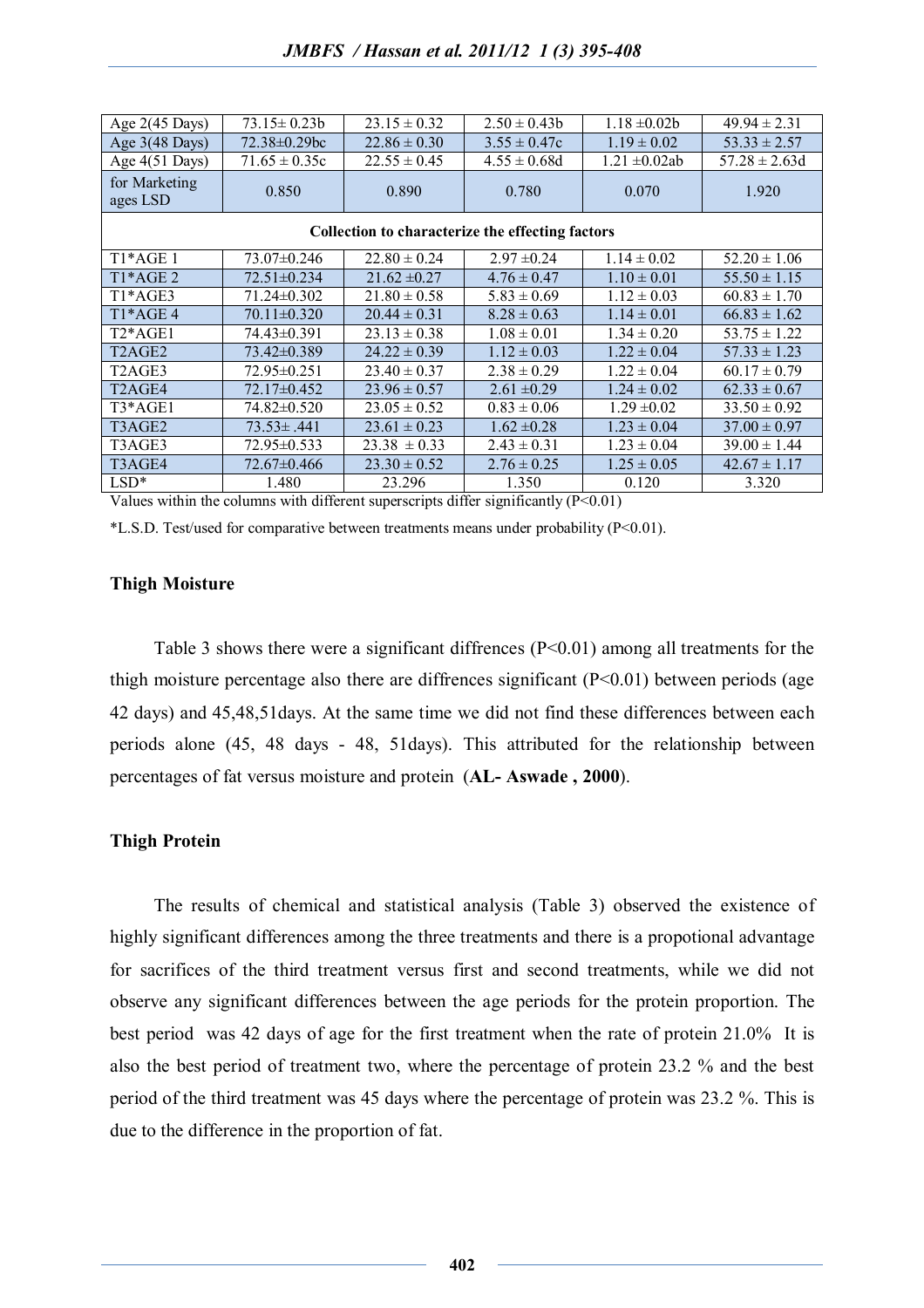# **Thigh Fat**

Table 3 indicates that there are significant differences ( $P \le 0.01$ ) between the treatments and compatible with the humidity. We found differences for age periods, this logical consequence points to significant where differences  $(P \le 0.01)$  among periods  $(42, 45, 46)$ 51days). We did not find differences niether between (45, 48 days) nor (48, 51 days).

# **Thigh Ash**

The results showed clearly that there were significant differences  $(P \le 0.01)$  between T2 and T1. Table3 points to the age periods (42, 45 days) individual on one hand and (48, 51days) on other hand.They are attributed natural to their composition of proporation of protein and fat in meat.

#### **Thigh Cholesterol Content**

As a result of the marked composition of fat proportion in thigh muscle this is generaly reflected to the cholesterol proportion with different qualities of the diets. It has been observed from the results that is significant diffrences (P<0.01) among treatments as well as between all ages periods. Table 3 is in agreement with age for increasing deposition of fat accumulation for the thigh did occur. This is will reflected on the content of cholesterol which minimum in 51 days for the first treatment amount ( $79.2$  mg. $100g^{-1}$ ) compared with

third treatment (46.7 mg.  $100g^{-1}$ ) and the second treatment (70.50 mg.  $100g^{-1}$ ). These results are agree with **Horbanczuk et al., 1999** while their examination of cholesterol in the thigh muscle reported that reach to  $65 \text{ mg}$ .  $100g^{-1}$  percentage of the cholestero when fed with content oils diets versus fed on diets which contained saturated fats. The cholesterol amount was 80 mg.100g<sup>-1</sup>. These results do not agree with results of **Ahn (2004)**. This is may be due to sex selection of birds used and the strain and the nature of breeding.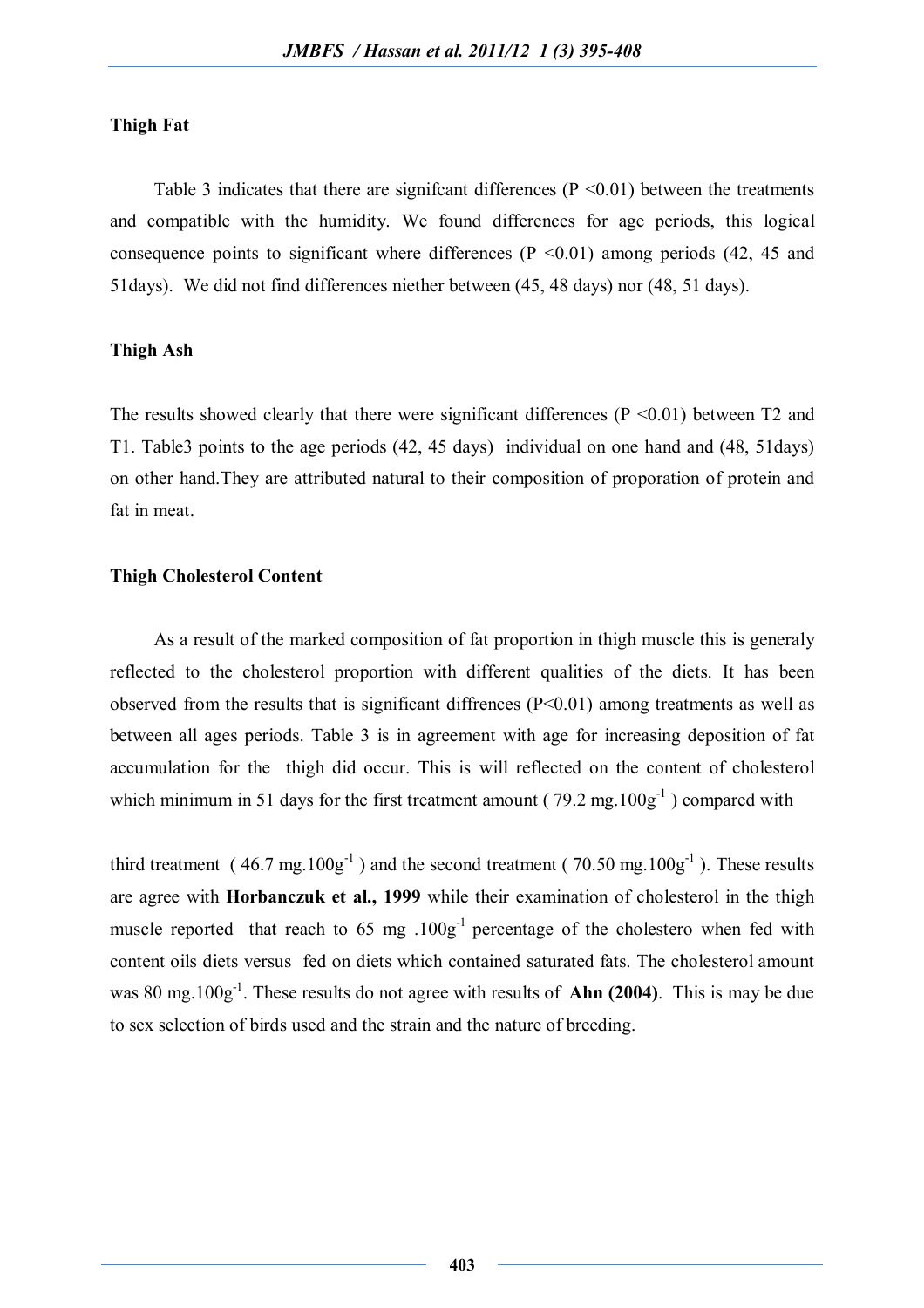| <b>Treatments</b>                                |                                    | <b>Attributes</b>          |                  |                             |                 |                   |  |                    |                                     |
|--------------------------------------------------|------------------------------------|----------------------------|------------------|-----------------------------|-----------------|-------------------|--|--------------------|-------------------------------------|
|                                                  |                                    | % Moisture                 |                  | %Protein                    |                 | $%$ Fat           |  | Ash                | <b>Cholestrol</b><br>$mg.100g^{-1}$ |
| T1 5% V.F                                        |                                    | $69.79 \pm 0.26c$          |                  | 20.36±0.15c                 |                 | $7.27 \pm 0.28a$  |  | $1.15 \pm 0.01$    | $71.00 \pm 1.36c$                   |
| T22.5%V.F+2.5%S.F.O                              |                                    | $\overline{71.78}$ ± 0.26b |                  | $22.03 \pm 0.21$            |                 | $4.87 \pm 0.31c$  |  | $1.21 \pm 0.02a$   | $65.00 \pm 1.17$ b                  |
| 5% S.F.O<br>T3                                   |                                    | $72.74 \pm 0.26a$          |                  | $22.89 \pm 0.30a$           |                 | $3.00 \pm 0.19$   |  | $1.19 \pm 0.02$ ab | $42.46 \pm 0.86a$                   |
| LSD for Treatment                                |                                    | 0.750                      |                  | 0.830                       |                 | 0.650             |  | 0.050              | 2.070                               |
| Age $1(42 \text{ Days})$                         |                                    | $72.55 \pm 0.36a$          |                  | $22.28 \pm 0.33$            |                 | $3.67 \pm 0.46a$  |  | $1.13 \pm 0.02a$   | $53.94 \pm 2.67$ a                  |
| Age 2(45 Days)                                   |                                    | $71.67 \pm 0.34b$          |                  | $21.75 \pm 0.38$            |                 | $4.87 \pm 0.47$ b |  | $1.13 \pm 0.02a$   | 57.39±3.02b                         |
| Age $3(48 \text{ Days})$                         | 71.10±0.36bc                       |                            |                  | $21.52 \pm 0.36$            |                 | 5.56 $\pm$ 0.48bc |  | $1.19 \pm 0.02b$   | $61.17 \pm 3.21c$                   |
| Age 4(51 Days)                                   | $70.43 \pm 0.42c$                  |                            |                  | $\overline{21.50} \pm 0.37$ |                 | $6.80 \pm 0.49$   |  | $1.28 \pm 0.02$    | 65.44±3.45d                         |
|                                                  | <b>LSD</b> Marketing ages<br>0.870 |                            |                  | 0.960                       | 0.750           |                   |  | 0.060              | 2.390                               |
| Collection to characterize the effecting factors |                                    |                            |                  |                             |                 |                   |  |                    |                                     |
| T <sub>1</sub> *AGE <sub>1</sub>                 |                                    | $70.97 \pm 0.44$           |                  | $20.96 \pm 0.26$            |                 | $5.95 \pm 0.58$   |  | $1.10 \pm 0.02$    | $63.67 \pm 1.26$                    |
| T1*AGE 2                                         |                                    | $70.31 \pm 0.36$           | $20.16 \pm 0.27$ |                             | $6.85 \pm 0.50$ |                   |  | $1.10 \pm 0.02$    | $68.33 \pm 1.23$                    |
| $T1*AGE3$                                        |                                    | $69.41 \pm 0.28$           | $20.19 \pm 0.25$ |                             | $7.83 \pm 0.24$ |                   |  | $1.15 \pm 0.01$    | $72.83 \pm 1.25$                    |
| $T1*AGE4$                                        |                                    | $68.48 \pm 0.36$           |                  | $20.14 \pm 0.36$            |                 | $8.45 \pm 0.24$   |  | $1.24 \pm 0.01$    | $79.17 \pm 1.83$                    |
| T <sub>2</sub> *AGE1                             |                                    | $73.02 \pm 0.33$           |                  | 23.24±0.22                  |                 | $2.59 \pm 0.36$   |  | $1.13 \pm 0.03$    | $59.17 \pm 1.01$                    |
| T <sub>2</sub> AGE <sub>2</sub>                  |                                    | $71.87 \pm 0.37$           |                  | $21.86 \pm 0.25$            |                 | $5.06 \pm 0.23$   |  | $1.15 \pm 0.03$    | $63.17 \pm 1.80$                    |
| T <sub>2</sub> AGE <sub>3</sub>                  |                                    | $71.43 \pm 0.37$           |                  | $21.46 \pm 0.39$            |                 | $5.73 \pm 0.20$   |  | $1.23 \pm 0.05$    | $67.17 \pm 1.87$                    |
| T <sub>2</sub> AGE4                              |                                    | $70.79 \pm 0.45$           |                  | $21.55 \pm 0.41$            |                 | $6.90 \pm 0.18$   |  | $1.33 \pm 0.04$    | $70.50 \pm 1.77$                    |
| T3*AGE1                                          |                                    | $73.67 \pm 0.44$           |                  | $22.63 \pm 0.68$            |                 | $2.47 \pm 0.39$   |  | $1.16 \pm 0.02$    | $39.00 \pm 0.89$                    |
| T3AGE2                                           |                                    | $72.83 \pm 0.49$           |                  | $23.23 \pm 0.62$            | $2.70 \pm 0.41$ |                   |  | $1.14 \pm 0.03$    | $40.67 \pm 1.20$                    |
| T3AGE3                                           |                                    | $72.45 \pm 0.43$           | $22.90 \pm 0.61$ |                             |                 | $3.14 \pm 0.24$   |  | $1.20 \pm 0.03$    | $43.50 \pm 1.69$                    |
| T3AGE4                                           |                                    | $72.01 \pm 0.44$           | $22.81 \pm 0.62$ |                             |                 | $3.70 \pm 0.35$   |  | $1.28 \pm 0.03$    | $46.67 \pm 1.28$                    |
| $LSD*$                                           |                                    | 1.510                      | 1.670            |                             |                 | 1.310             |  | 0.110              | 4.130                               |

**Table 3** Means±S.E for effecting treatments and marketing ages with interaction between percent some thigh chemical parameters

Values within the columns with different superscripts differ significantly (P<0.01)

\*L.S.D.Test/used for comparative between treatments means under probability (P<0.01)

# **CONCLUSIONS**

From present results we conclude that. There were oposite relationship between proprotion of fat versus moisture and protein in each main parts musles. Treatment which include of saturated fat had more percentage of fat and cholestrol which this reflect on human health. Treatment which include unsaturated fat had mor percentage of moisture and protein which reflect on their flavorite for example tendernes and abilaty for digestive human system. Even treatment had more of protein reflect on their Ash content which mean more of mineral content, that can be benifite by human as a coenzyme.

**Acknowledgments:** The authors would like thanks to the poultry farm Nawroze workers and tem of laboratory in department of agriculture college in Salah- AL-Deen University -Iraq for helping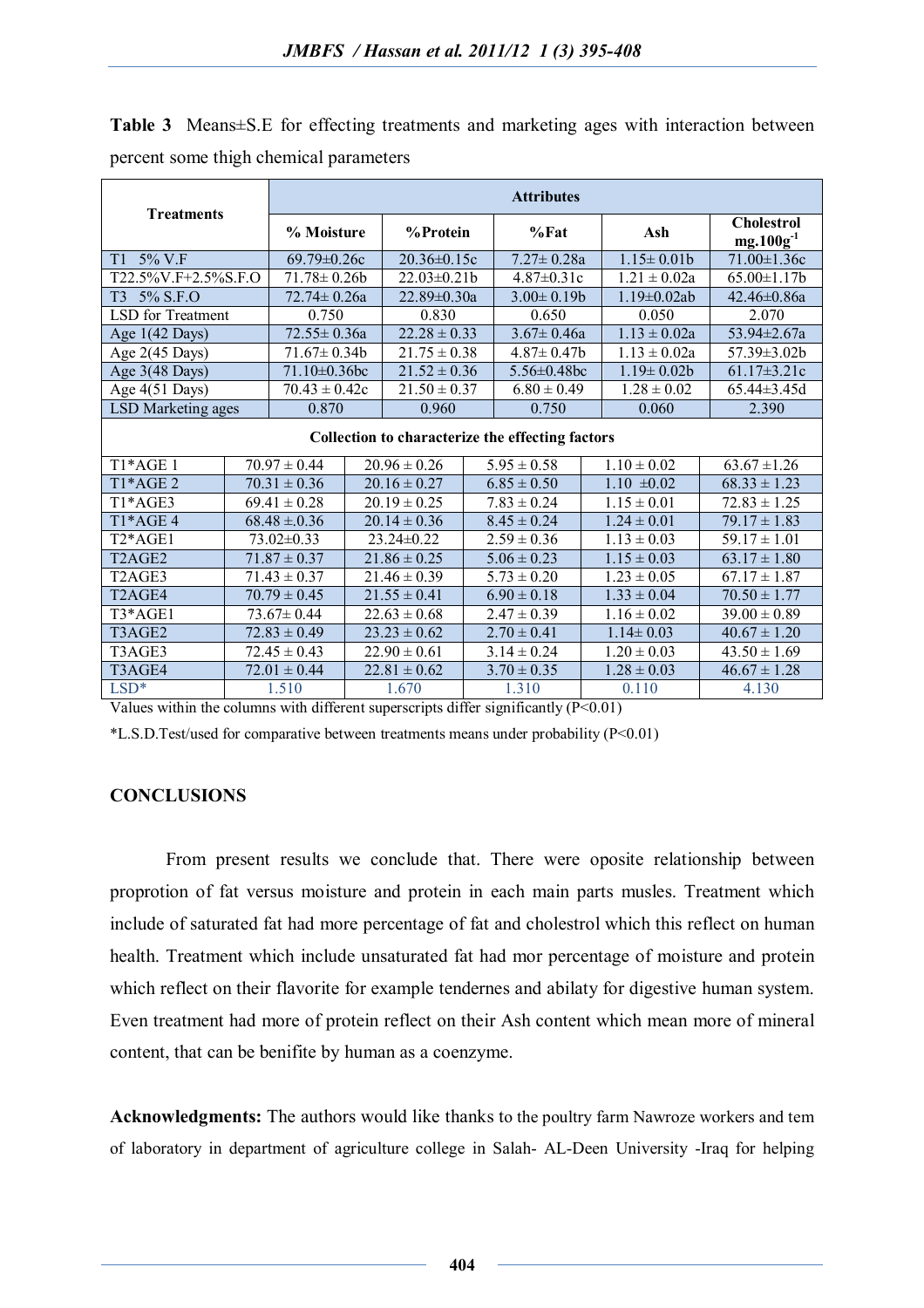analysis. I am greatful to Doc. Ing. Erika Horniakova PhD, in animal nutrition department of Slovakia Agriculture University much thanks for encouraging me.

# **REFERENCES**

AHN, D.U. 2004, Dietary conjugated linoleic acid (CLA). Effects lipid metabolism in Broiler chicks In *International Journal of Poultry Science*, vol.3, 2004, p.311-314.

AL-ASWADE.B.M. 2000. The laboratory Examination in meats technology 2th Ed. Ministry of high education and scientific research, Books house service for print and publisher .Mosul University, Iraq.92 p. ISBN.04654962.Chapter 2. P. 22-24

AL-HAMALAWY, A. A. 1982. Biochemistry, Structure and Physiological Biochemistry1<sup>st</sup> ed. University books, p. 214. Dar-Alkalam press, Kuwait. 1982.235 p. ISBN 08-142554463.

ALI, H., A. –HAQ, S. – RASOOL, T. H. SHAH – M. I. ANJUM, 2000. Effect of sodium bentonite as a flatoxinbinder in broiler feeds containing fungal infected grains. *In Pakistan Journal of Agricultural Sciences*, vol. 37, 2000, no. (3-4), s. 163-165.

AOAC, 1990. Official Methods of Analysis. Association of Official Analytical Chemists 15th ed. Washington, DC, USA

APPEL, L. J., E. R. – MILLER, A. J. – SEIDLER, P. – WHELTON, K. 1993. Does supplementation of diet with "fish oil" reduces blood pressure? A meta-analysis of controlled clinical trials. *Annals International journal of Medical Science,* vol. 153, 1993.p. 1429–1438.

APPEL, L. J., E. R. – MILLER, A. J. – SEIDLER, P. – WHELTON, K. 1994. Diet supplementation with fish oils and blood pressure reduction: a meta-analysis. *In Annals International journal of Medical Science .vol. 120, 1994. (Suppl.):9.*

BURR, M L. – FEHILY. A. M. – GILBERT. JF–ROGER.S. – HOLLIDAY. RM. – SWEETNAM.PM. – ELWOOD.PC.– DEADMAN.NM. – 1989. Effect of changes in fat, fish and fibre intakes on death and myocardial reinfarction: diet and reinfarction trial (DART).US NationalLibraryof Medcine National Institute of Health. In *International journal of the Lancet Diseases. 1989 Sep 30; 2(8666):757-61.*

BELLUZZI, A. – BRIGNOLA. C. – CAMPIERI M. –PERA. A. –BOSCHI. S. – MIGLIOLI. M. 1996. Effect of an enteric-coated fish-oil preparation on relapses. In *Crohn's disease National England. Journal Medical Science.* vol.334. 1996. p. 557–560.

CAREW, L. – HILL. B.F.W. (1964). Effect of corn oil on metabolic efficiency of energy utilization by *chickens Journal Nutriton* . vol.83. 1964. p. 293-299.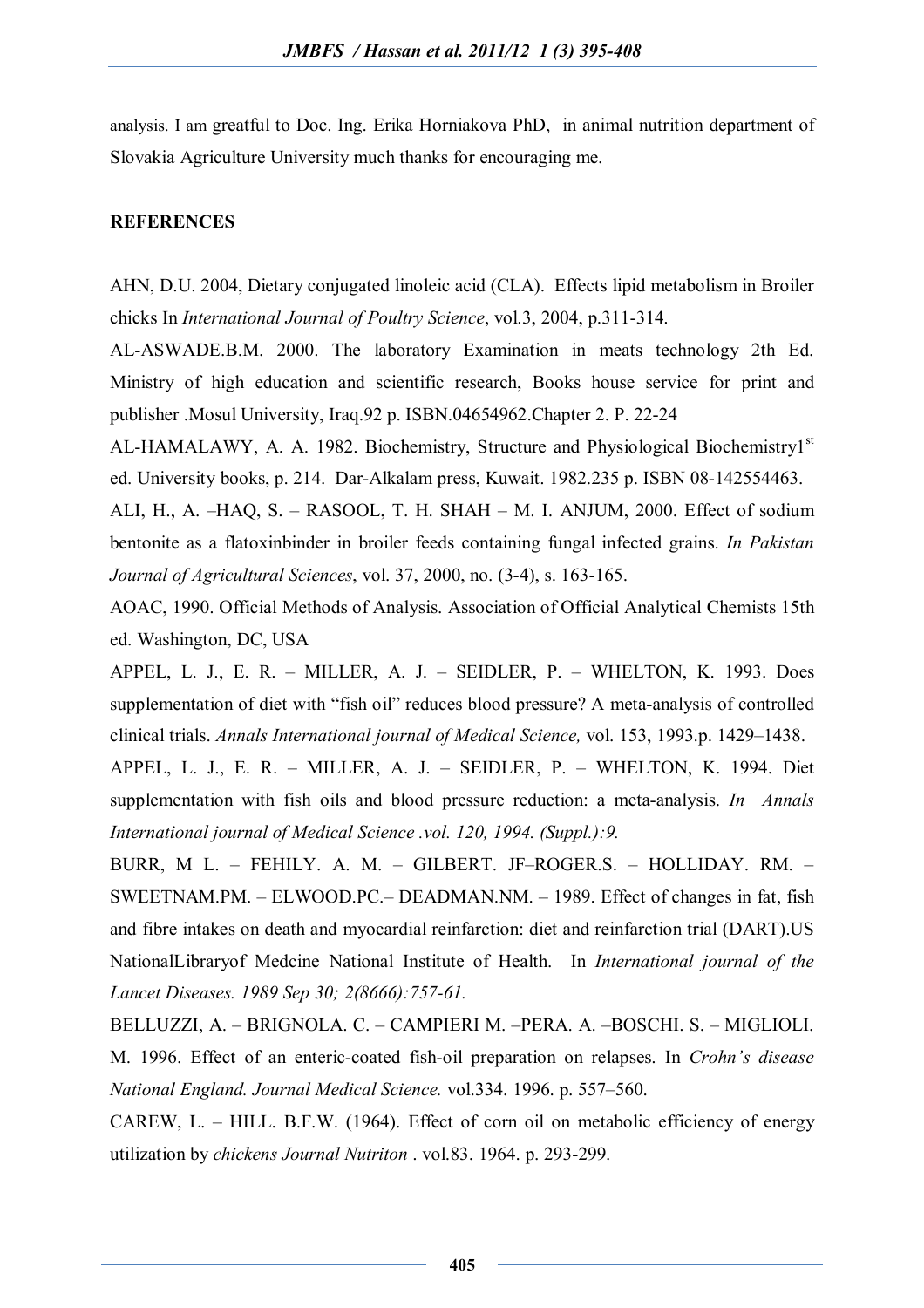CONNOR, W. E., M. PRINCE. J. – ULLMAN. D. 1993. Hypotriglyceridemic Effect of Fish Oil in Adult-Onset Diabetes without Adverse Glucose Control. In *Annals of the New York Academy of Science*.vol. 683.1993. p.337–340.

DAM, R. – LEACH. R. – NELSON. M. – NORRIS. T.S. – L.C – HILL F.W. (1959) Studies on the effect of quantity and type of fat on chicken's growth. In *Journal Nutrition*. vol.68.1959.p.615-632.

DE CATERINA, R. – CAPRIOLI, R. – GIANNESSI. D, 1993. N-3 fatty acids reduce proteinuria in patients with chronic glomerular disease. 1993, by *the International Society of Nephrology.* Vol.44.P. 843–850.

DE LORGERIL, MD. – RENAUD. S. – SALEN.P. –MOJAUD.I. – MARTIN.J.L. – GUIDOLLET.J.– TOUBOUL.P. –DELAYE.J, 1994. Mediterranean α-linolenic acid-rich diet in secondary prevention of coronary heart disease. In *International journal of the Lancet Diseases*. vol.343. 11 June 1994.Issue 891.P.1454–1459.

DE LORGERIL, M. – SALEN.P J. – MARTIN. L. – MAMELLE.N. – MONJAUD.I. – TOUBOUL. P. – DELAYE.J, 1996. Effect of a Mediterranean type of diet on the rate of cardiovascular complications in patients with coronary artery disease. Insights into the cardioprotective effect of certain nutrients. J. Am. Coll. Cardiol. 28:1103–1108.

DE LORGERIL, M., P. – SALEN, J. – MARTIN. L. – MONJAUD.I. – DELAYE.J. – MAMELLE.N. 1999. Mediterranean diet, traditional risk factors, and the rate of cardiovascular complications after myocardial infarction: Final report of the Lyon Diet Heart Study, by *International Society of Nephrology.*Circulation.1999 Feb 16, 99(6):779-85.

ENSMINGER, M. E. – OLD FIELD, J. E. – HENEMANN, W. W. 1990. Feeds and nutrition 2nd ed. The Ensminger Publishing Company. USA. ISBN 9780941218085.

GALLI, C. –SIMOPOULOS A. P. –TREMOLI..E, ED. 1994a. Fatty acids and lipids: Biological aspects. IN *World Review of Nutrition and Dietetics,* vol.7.1994.p. 1–197.

GALLI, C. – SIMOPOULOS A. P. –TREMOLI.E, ED. 1994b. Effects of fatty acids in health and disease. In *World Review of Nutrition and Dietetics,* vol.76.1994.p. 1–152.

HORBANCZUK, J. – SALES. J. – PIOTROWSKI. O. – ZIEBA. G. – CELADA. REKLEWSKI. T––KOZACYNSKI. K.. 1999. Lipid, cholesterol content and fatty acid composition of ostrich eggs as influenced by sub - species. Arch. Geflugelkd. 6:.234–236.

KREMER, J. M., 1996. Effects of modulation of inflammatory and immune parameters in patients with rheumatic and inflammatory disease receiving dietary supplementation of n-3 and n-6 fatty acids. In *Lipids Springer Journal,* vol 31.1996. (Suppl):S243–S247, DOI: 10.1007/BF 02637084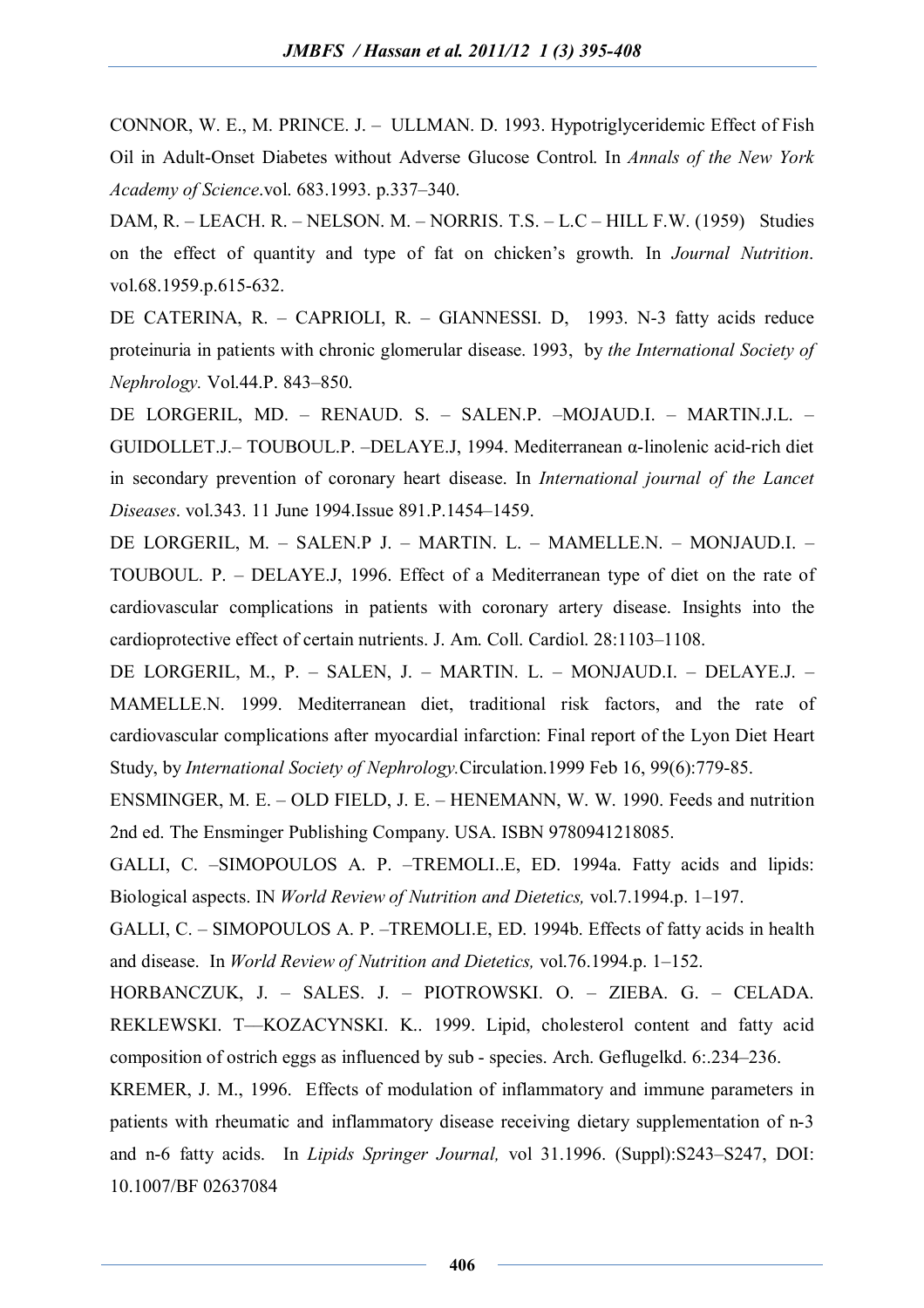MANILLA, H.A. – HUSVETH. F. – NEMETH. K. 1999. Effect of dietary fat origin on the performance of broiler chickens and on the fatty acid composition of selected tissues. In *the Scientific Acta journal for Agraria Kaposvariensis* vol. 3, p: 47-57.

MORRIS, M. C. – SACKS. F. –ROSNER. B. 1993. Does fish oil lower blood pressure? A meta-analysis of controlled trials. National Institute of Health. In *International Journal of Medical* circulation 1993 Aug; 88(2):523-33.

MOSSAB, A. –HALLOUIS,L.M –LESSIRE. M .2000. Utilization of Soybean Oil and Tallow in Young Turkeys Compared with Young Chickens. In *Journal of Poultry Science,*vol.79. P 1326-1331.

NAJI, S. ABDUL –HUSSEIN.S. – HAMDY, A. AL–FAYADE. 1989. Technology of poultry production. University Book. 1989.365.p..ISBN 08 244 6541-6.

NATIONAL RESEARCH COUNCIL (NRC) 1994. Nutrient requirements of poultry, 9<sup>th</sup> ed. National Academy Press. Washington. 1994.176. P.ISBN: 978-0-309-04892-7.

OSMAN, CA, SAID. – BODUR G. – SERDAR E., 1999. Effects of dietary oil on lipoproteins, lipid per oxidation and thromboxane A2 production in chickens.publi; University of Dumlupinar Kutahya.In *Journal of Turkey Veternary Animal Sience*, vol. 24.2000. P.473- 478.

RAHEJA, B. S. – SADIKOT. S. M. –PHATAK. R. B.– RAO. M. B. 1993. Significance of the n-6/n-3 ratio for insulin action in diabetes. In *Annals of the New York Academy of Science,* vol. 683.1993.p. 258–271.

RAND N.T. – SCOT.T. H.M.– KUMMEROW. F.A. 1958, Dietary fat in the nutrition of the growing chicken. *In Journal of poultry Science.* vol.37.1958.p. 1075-1085.

SALEM, N., JR. – SIMOPOULOS. A. P. – GALLI. C. – LAGARDE. M.– KNAPP. H. R. ED. 1996. Fatty Acids and Lipids from Cell Biology to Human Disease. *In Lipids Springer Journal. vol.31.1996. (Suppl):S1–S326.*

SAS (1996): SAS / STATE User's guide. Release 6011, by Institute Inc., Cary, NC, USA.1996.552 P. ISBN 1-55544-779-1.

SHAHAR, E., A. – FOLSOM. R. – MELNICK. S. 1994. Dietary n- 3 polyunsaturated fatty acids and smoking-related chronic obstructive pulmonary disease. Atherosclerosis risk in communities study investigators. In *the New England Journal of Medicine* vol.331.1994.p.228–233.

SIMOPOULOS, A. P. – SALEMG. N. JR. 1986. Purslane: A terrestrial source of omega-3 fatty acids. In *the New England Journal of Medicine,* vol.3.1986.p.815:833.